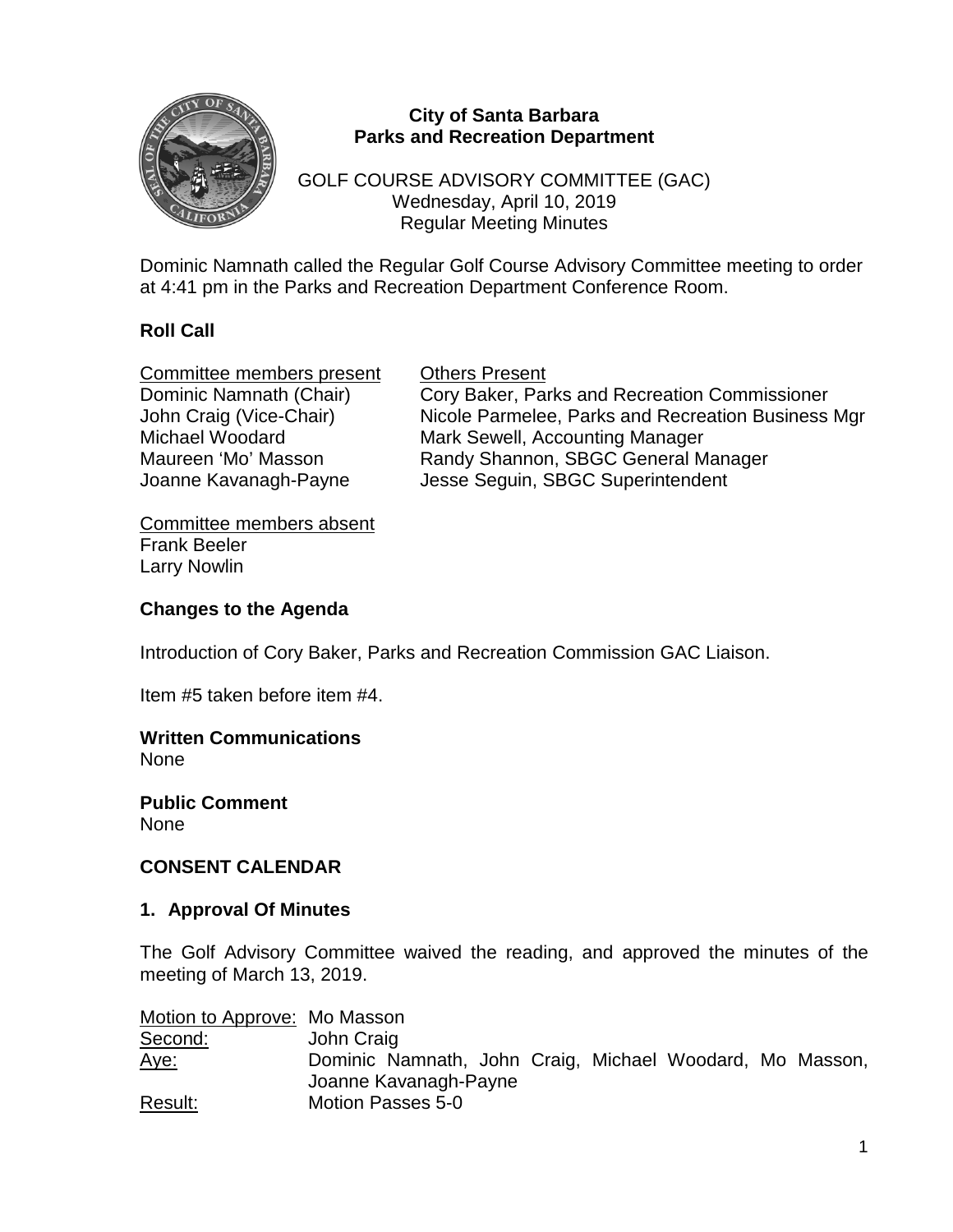# **ADMINISTRATIVE AND STAFF COMMUNICATIONS**

## **2. Golf Course Performance**

Randy Shannon provided a verbal report to the Committee reviewing performance for March 2019. Revenue performance was 24% below budget in the month, and the third quarter overall has been substantially impacted by rain events. Despite third quarter deficits, YTD performance is still at 2% growth over last year, and fourth quarter provides an opportunity to redeem earlier losses. There are several upcoming events at the golf course in April and May, including the third annual Easter Egg Hunt and CourseCo's Championship Qualifier, and currently almost 700 tournament rounds booked in May.

### **3. Golf Maintenance Report**

Jesse Seguin updated the Committee on maintenance in March 2019. The bunker project was recently completed, with 11 bunkers fully renovated. Aerification, originally delayed due to rain, was completed successfully, with the course in its second week of recovery. Renovation of the hole #15 restrooms will soon be complete, after minor touchups are made to paint.

# **4. Player Improvement Fund Sub-Committee (PIFSC) Report**

John Craig informed the Committee that the PIFSC met on Tuesday, March 26 and had unanimously recommended two projects for PIF funding:

- 1) Up to \$10,000 for revival and beautification of landscape areas on the #1, 2, 5, 8, 9, 10, and 11 tee complexes.
- 2) Up to \$8,500 to purchase fairway yardage plaques (100, 150, 200, and 250 yards).

The Golf Advisory Committee voted unanimously to recommend the projects as submitted in the PIFSC March 26 meeting minutes.

|             | Motion to Approve: Joanne Kavanagh-Payne                 |
|-------------|----------------------------------------------------------|
| Second:     | Dominic Namnath                                          |
| <u>Aye:</u> | Dominic Namnath, John Craig, Michael Woodard, Mo Masson, |
|             | Joanne Kavanagh-Payne                                    |
| Result:     | Motion Passes 5-0                                        |

#### **5. Recommended Fiscal Years 2021-21 Operating and Capital Budgets, including Fees and Charges**

Nicole Parmelee presented the Recommended Fiscal Years 2020-21 Operating and Capital Budgets to the Committee. The Budgets include minor fee increases and a continuation of investing in capital, while paying down debt and building reserves. The Committee asked questions to determine if an optimal balance of fiscal priorities was